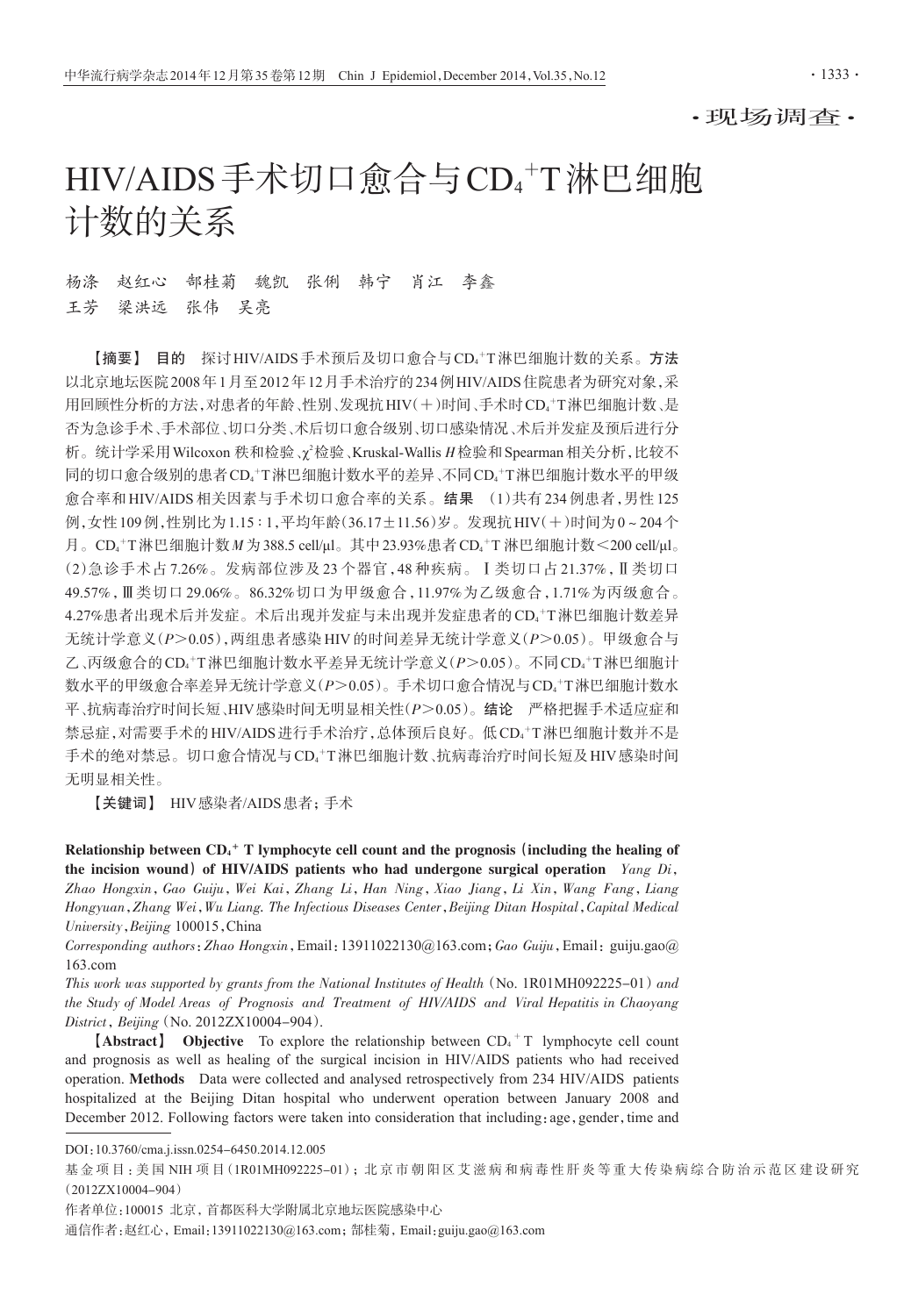where that anti-HIV( $+$ ) was diagnosed,  $CD<sub>4</sub><sup>+</sup>T$  lymphocyte cell count at the time of operation, part of the body that being operated, typology of incision, different levels of healing on the surgical incision, infection at the incision site, post-operative complications and the prognosis, etc. Wilcoxon rank sum test,  $\chi^2$  test, Kruskal-Wallis H test and Spearman rank correlation were used for statistical analysis to compare the different levels on healing of the incision in relation to the different  $CD_4$ <sup>+</sup>T lymphocyte cell counts. Rates of level A healing under different  $CD_4$ <sup>+</sup>T cell counts were also compared. **Results** 1) Among the 234 patients including 125 males and 109 females, the average age was  $36.17 \pm 11.56$ years old. Time after discovery of anti-HIV  $(+)$  was between 0 and 204 months. The medium  $CD_{4}$ <sup>+</sup>T cell count was 388.5 cell/ $\mu$ l; 23.93% of the patients having CD<sub>4</sub><sup>+</sup>T lymphocyte cell counts as  $\leq$ 200 cell/ $\mu$ l. 2)7.26% of the operations were emergent. There were 23 different organs affected at the time of operation, due to 48 different kinds of illness. 21.37% of the operations belonged to class I incision,49.57% was class Ⅱ incision and 29.06% was class Ⅲ incision. 86.32% of the incisions resulted in level A healing,12.51% resulted in level B and 1.71% in level C. 4.27% of the patients developed post-operative complications. Differences between level A healing and level B or C healing in terms of  $CD_4$ <sup>+</sup>T lymphocyte cell count were not significant ( $P>0.05$ ). There was no statistically significant difference on the  $CD<sub>4</sub>$ <sup>+</sup> T lymphocyte count in patients with or without postoperative complications. Difference of the HIV infection time was also not statistically significant between the two groups of patients. Rate of level A healing for the different  $CD_4$ <sup>+</sup>T lymphocyte cell count was not significant ( $P>0.05$ ). Healing of the incision did not show significant correlation with CD<sub>4</sub> + T lymphocyte cell count, duration of antiretroviral therapy or the time that HIV infection was discovered  $(P>0.05)$ . Conclusion As long as both the in/exclusion criteria were strictly followed, prognosis for operation on HIV/AIDS seemed to be generally good. Low  $CD_4^+T$  lymphocyte cell count should not be taken as a exclusion criteria for operation on HIV/AIDS patients.

[Key words] HIV/AIDS; Surgery

截止 2011 年底,我国存活 HIV/AIDS 约 78 万 人<sup>!!!</sup>。 随着 HIV 感染者逐渐增加 ,其并发外科疾病 也越来越多,手术风险的评估及预后已引起关注。 本研究旨在通过分析北京地坛医院 5 年来 HIV/ AIDS 手术病例,评价手术预后及切口愈合情况与 CD4 <sup>+</sup>T淋巴细胞计数的关系。

## 对象与方法

1. 研究对象:以北京地坛医院 2008 年 1 月至 2012年12月进行手术治疗的234例HIV/AIDS住院 患者为研究对象,所有患者均经省级疾病预防控制 中心(CDC)确证为抗HIV-1(+)。

2. 研究方法及相关定义:采用回顾性分析的方 法,对患者年龄、性别、发现抗HIV(+)时间、手术前 CD4 <sup>+</sup>T淋巴细胞计数、是否为急诊手术、手术部位、 切口分类、术后切口愈合级别、切口感染情况、术后 并发症及预后进行分析。采用单克隆免疫荧光抗体 染色技术,应用流式细胞仪测定外周血CD4+T淋巴 细胞计数。所有患者均经严密的术前评估,除外手 术禁忌症。切口分类:Ⅰ类为清洁切口,Ⅱ类为可能 污染的切口,Ⅲ类为污染切口。切口愈合等级:甲级 为愈合优良;乙级为愈合欠佳,但未化脓;丙级为切 口化脓,需切开引流。

3. 统计学分析:应用SPSS 17.0软件进行统计学 分析。计量正态分布资料用x±s表示,偏态分布资 料用 M(QR)表示。偏态资料采用 Wilcoxon 秩和检 验,计数资料采用χ2检验,多组等级资料比较采用 Kruskal-Wallis  $H$  检验, 等级资料的相关分析采用 Spearman相关分析。P<0.05为差异有统计学意义。

## 结 果

1. 基本情况:共有234例患者,男性125例,女性 109例,性别比为1.15 ∶ 1,年龄9~67(36.17±11.56) 岁。发现抗 HIV(+)时间为 0~204 个月。所有患 者均于术前1周内检测了 CD<sub>4</sub>+T淋巴细胞计数, CD4 <sup>+</sup>T淋巴细胞计数为14~1 468 cell/μl,M=388.50 (230.25~516.75)cell/μl。其中23.93%(56/234)患者 CD4 <sup>+</sup>T淋巴细胞计数<200 cell/μl。

2. 手术情况及预后:急诊手术7.26%(17/234)。 涉及23个手术器官,48种疾病。所有患者中,最多 为肛肠科手术(24.36%,57/234),其次为妊娠剖宫产 术(23.50%,55/234);其余还包括颅脑、颜面五官、肝 胆、胃肠、脊柱四肢等部位手术。4.27%(10/234)出 现术后并发症,其处理情况及预后见表 1。术后出 现并发症与未出现并发症患者的CD4+T淋巴细胞计 数(cell/μl)分别为216(142.0~553.5)和396(239.5~ 541.5), 差异无统计学意义(P=0.194), 两组患者感 染 HIV 的时间分别为 7.5(0.875~36.0)个月和 12 (2~48)个月,差异无统计学意义(P=0.332)。切口 分类:Ⅰ类切口占 21.37%(50/234),Ⅱ类切口占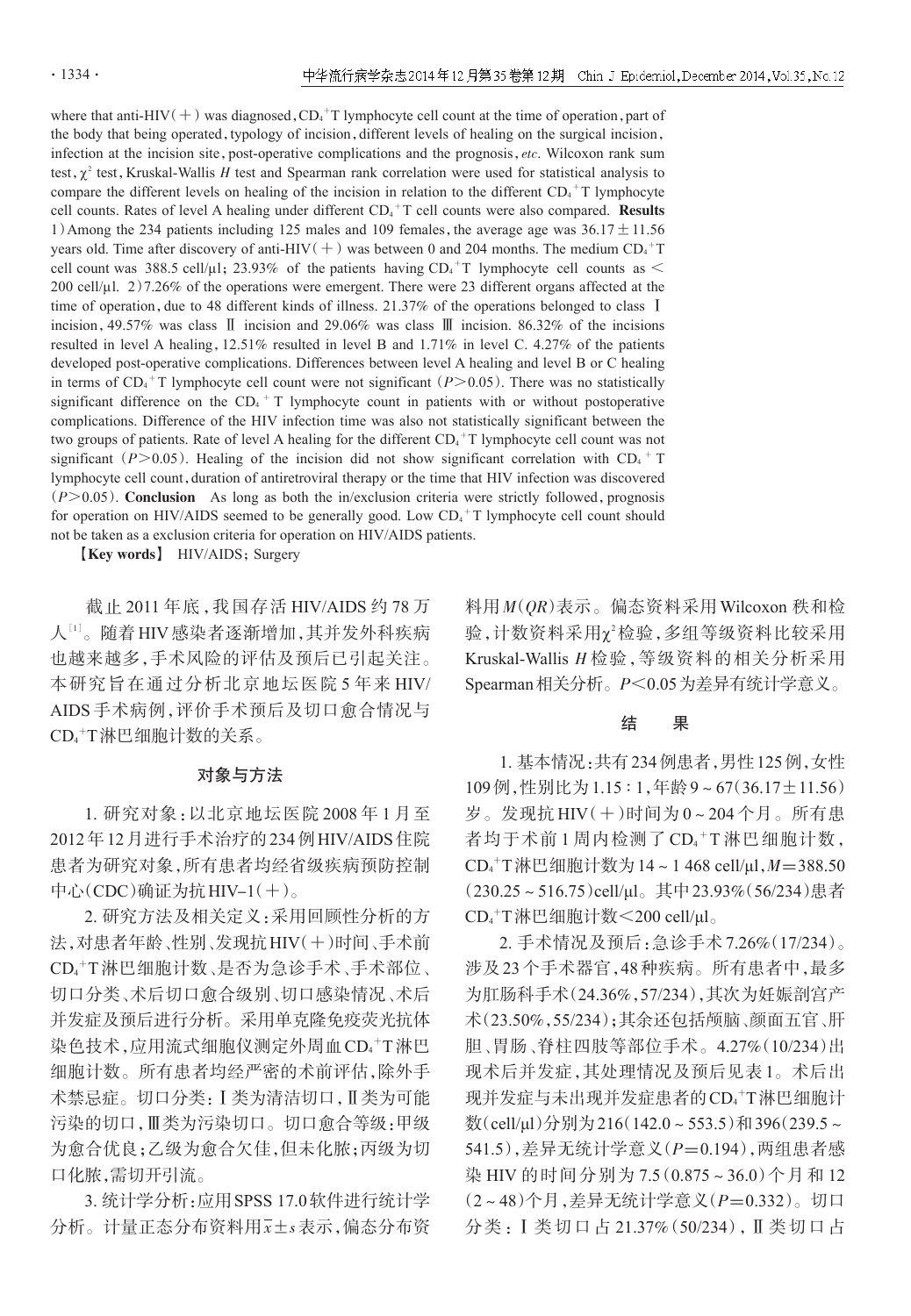49.57%(116/234),Ⅲ类切口占29.06%(68/234)。切 口 愈 合 级 别 :甲 级 占 86.32%(202/234),乙 级 占 11.97%(28/234),丙级占1.71%(4/234)。甲级与乙、 丙级愈合的CD4 <sup>+</sup>T淋巴细胞计数差异无统计学意义  $(P=0.081)$ 。不同CD<sub>4</sub>+T淋巴细胞计数 水平的患者切口甲级愈合率差异无统计

学意义 (P=0.073), 见表2。

3. HIV/AIDS 相关因素与手术切口 愈合率的关系:手术切口愈合情况与 CD4 <sup>+</sup>T 淋巴细胞计数水平、抗病毒治疗 时间长短、HIV 感染时间无明显相关性 (P>0.05)。不同手术部位的切口愈合 情况差异有统计学意义(P<0.05),见 表3。

# 讨 论

随着高效抗反转录病毒治疗的实施, HIV/AIDS存活期逐渐延长,其合并外科 疾病的人数也明显增多,大部分需要手术 解决,其中一部分需要急诊手术½。目 前这类患者在寻求手术治疗时遇到了 诸多困难:其中很大原因是部分医生对 患者进行手术存在顾虑,除担心医护人 员的 HIV 职业暴露外,还担心患者术中 或术后感染,影响手术效果,或增加患 者感染率及死亡率,而不愿施行手术。

本研究显示,234例手术患者病变部 位广泛,疾病种类较多,仅内科治疗不能 解决所有问题,具有较严重的手术适应 症。所有患者中,最多为肛肠科手术,这 与目前我国的HIV感染途径以男男性行 为传播比例的上升有关[1],易出现肛周 尖锐湿疣、肛周脓肿有关。其次为妊娠 剖宫产术,显示较多的HIV/AIDS有生育 需求。为减少分娩过程中的母婴传播机 会,尽可能采取剖宫产术[<sup>7</sup>] 。

CD<sub>4</sub>+T淋巴细胞计数<200 cell/μl 意味着机体处于极低的免疫状态,进入 艾滋病阶段,易出现多种机会性感染及 严重的 HIV 相关并发症[7,8]。本研究中 的患者 CD<sub>4</sub>+T 淋巴细胞计数  $M$  仅为 388.5 cell/μl, 近 1/5 的患者 CD<sub>4</sub>+T淋巴 细胞计数<200 cell/μl,最少的 1 例仅为 14 cell/μl,但术后极少数患者出现并发

症。死亡病例中,1例因血管畸形出血,另1例因严 重颅高压脑疝,均与低CD4 <sup>+</sup>T淋巴细胞计数无直接 关系。出现术后并发症与未出现术后并发症的患 者,其CD4 <sup>+</sup>T淋巴细胞计数水平差异无统计学意义,

表1 10例HIV/AIDS术后并发症及其预后与CD4+T淋巴细胞数的关系

| 编              |                 |                 | 并发症    |          |     |  |  |
|----------------|-----------------|-----------------|--------|----------|-----|--|--|
| 号              | 细胞计数            | 术前疾病            |        | 处理       | 预后  |  |  |
|                | $(cell/ \mu l)$ |                 |        |          |     |  |  |
| 1              | 71              | 升结肠穿孔,急性腹膜炎 肠梗阻 |        | 内科治疗     | 良   |  |  |
| $\overline{c}$ | 97              | 扁桃体肥大           | 血管畸形出血 | 出血血管栓塞术  | 死亡  |  |  |
| 3              | 157             | 粘连性肠梗阻          | 伤口渗出   | 二次清创缝合   | 良   |  |  |
| 4              | 169             | 胆囊结石,胆总管结石      | 伤口渗出   | 二次清创缝合   | 良   |  |  |
| 5              | 193             | 胸12椎体爆裂骨折       | 伤口渗出   | 二次清创缝合   | 良   |  |  |
| 6              | 239             | 肛门直肠尖锐湿疣        | 伤口出血   | 直肠黏膜缝合术  | 良   |  |  |
| 7              | 334             | 颅内占位            |        |          | 死亡" |  |  |
| 8              | 466             | 结肠造瘘后肠瘘         | 肠瘘     | 二次手术     | 良   |  |  |
| 9              | 816             | 双卵巢成熟畸胎瘤        | 腹腔出血   | 双侧输卵管成形术 | 良   |  |  |
| 10             | 893             | 鼻息肉             | 脑脊液鼻漏  | 脑脊液鼻漏修补术 | 良   |  |  |
| 注:"死因为原发病所致的脑疝 |                 |                 |        |          |     |  |  |

# 表2 HIV/AIDS不同CD4+T淋巴细胞数患者切口甲级愈合率

| CD <sub>4</sub> +T淋巴细胞计数                           | 甲级  |                             | 非甲级 | 合计  |  |
|----------------------------------------------------|-----|-----------------------------|-----|-----|--|
| (cell/µl)                                          | 例数  | $\hat{\mathbb{A}}$ 合率 $(\%$ | 例数  |     |  |
| < 200                                              | 44  | 78.57                       | 12  | 56  |  |
| $\geqslant$ 200                                    | 158 | 88.76                       | 20  | 178 |  |
| 合计                                                 | 202 | 86.32                       | 32  | 234 |  |
| $\lambda$<br>$\rightarrow$<br>$2.710 \times 2.072$ |     |                             |     |     |  |

 $\pm$ : $\chi^2$ =3.749, $P$ =0.073

#### 表3 HIV/AIDS不同手术切口愈合比较

|                                   | 甲级    | 乙级             | 丙级               | 合计    | 甲级     |          |           |
|-----------------------------------|-------|----------------|------------------|-------|--------|----------|-----------|
| 分析因素                              | $(n=$ | $(n=$          | $(n=$            | $(n=$ | 愈合率    | r值       | Р值        |
|                                   | 202)  | 28)            | 4)               | 234)  | $(\%)$ |          |           |
| CD <sub>4</sub> +T淋巴细胞计数(cell/µl) |       |                |                  |       |        | $-0.115$ | 0.079     |
| $<$ 200                           | 44    | 10             | $\overline{2}$   | 56    | 78.57  |          |           |
| $<$ 350                           | 51    | $\overline{4}$ | 1                | 56    | 91.07  |          |           |
| $<$ 500                           | 52    | 10             | 1                | 63    | 82.54  |          |           |
| $\geqslant$ 500                   | 55    | $\overline{4}$ | $\mathbf{0}$     | 59    | 93.22  |          |           |
| 抗病毒治疗时间(年)                        |       |                |                  |       |        | $-0.082$ | 0.215     |
| $\overline{0}$                    | 85    | 17             | 2                | 104   | 81.73  |          |           |
| < 0.5                             | 42    | 1              | $\mathbf{0}$     | 45    | 93.33  |          |           |
| $\leq$ 1                          | 16    | 1              | $\mathbf{0}$     | 17    | 94.12  |          |           |
| $<$ 2                             | 9     | $\mathbf{0}$   | $\mathbf{0}$     | 9     | 100.00 |          |           |
| $\geqslant$ 2                     | 50    | 9              | $\mathbf{0}$     | 59    | 84.75  |          |           |
| HIV感染时间(年)                        |       |                |                  |       |        | $-0.039$ | 0.555     |
| $\leq$ 1                          | 103   | 17             | $\overline{2}$   | 122   | 84.43  |          |           |
| $<$ 2                             | 32    | $\overline{2}$ | $\mathbf{0}$     | 34    | 94.12  |          |           |
| $<$ 5                             | 36    | 5              | $\overline{2}$   | 43    | 83.72  |          |           |
| $\geqslant$ 5                     | 31    | $\overline{4}$ | $\mathbf{0}$     | 35    | 88.57  |          |           |
| 手术部位                              |       |                |                  |       |        |          | $0.000^a$ |
| 头颈                                | 19    | 1              | $\mathbf{0}$     | 20    | 95.00  |          |           |
| 胸部                                | 5     | $\mathbf{1}$   | $\mathbf{0}$     | 6     | 83.33  |          |           |
| 上腹部                               | 23    | 3              | $\mathbf{0}$     | 26    | 88.46  |          |           |
| 下腹部                               | 137   | 20             | 4                | 161   | 85.09  |          |           |
| 脊柱四肢                              | 18    | 3              | $\boldsymbol{0}$ | 21    | 85.71  |          |           |

注:"不同手术部位的切口愈合比较采用 $\chi$ 检验, $\chi^2$ =156.484